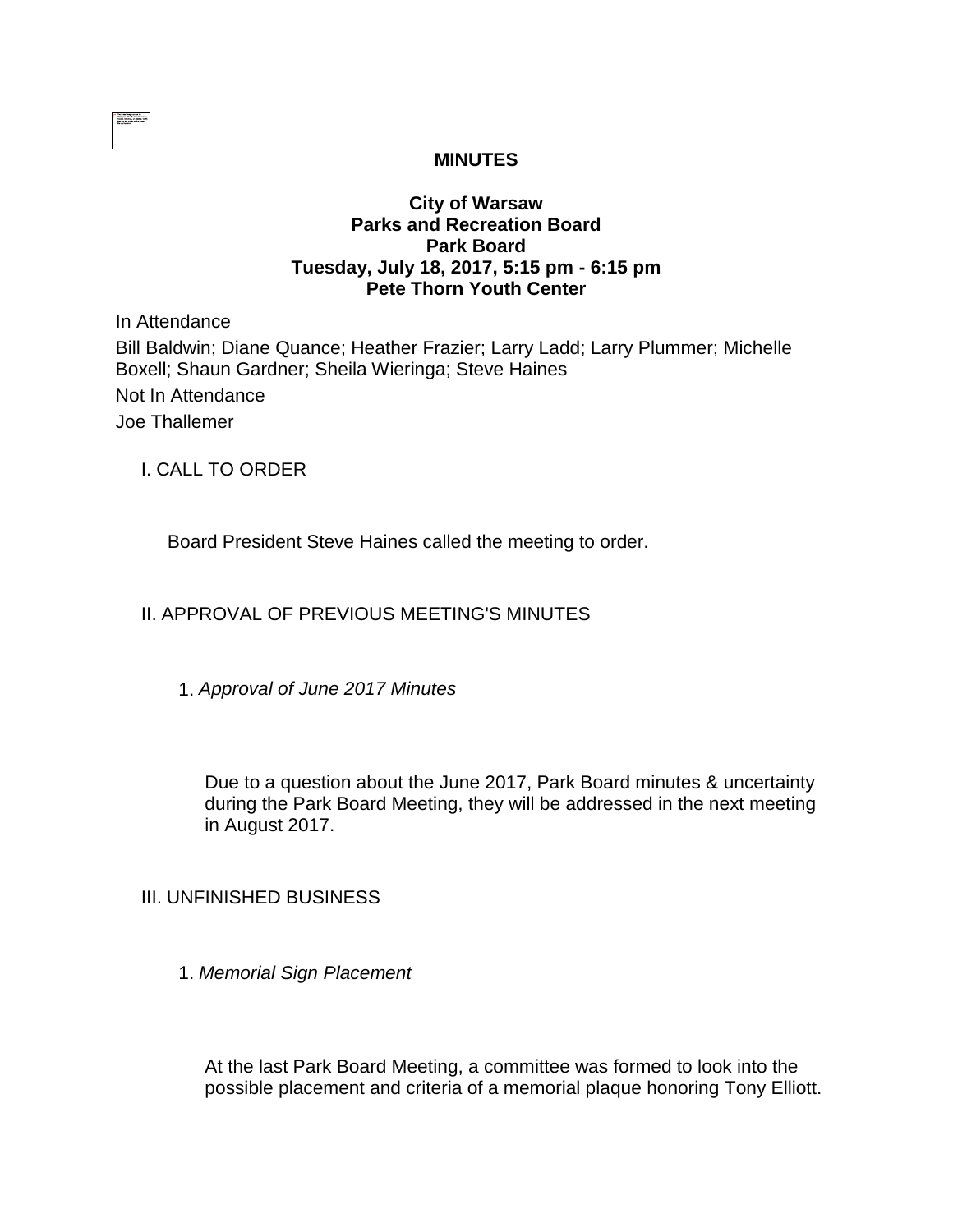After contacting many local parks as well as reaching out nation-wide to numerous other parks, the consensus was that those parks who responded, do not put memorial plaques in their parks.

Rather they placed a small plaque by a tree, on a park bench, or other park equipment to help honor the individual. They had specific rules & guidelines for this to occur and followed them very closely. The memorial plaque committee had a meeting prior to the park board meeting, where the Mayor attended.

During this meeting it was discussed that the Park Board possibly look at recommending that the Mayor explores other city options for the possible placement of the Tony Elliott Memorial Plaque.

Tony Elliott's mother, Sue, attended the meeting and provided numerous pictures of a memorial plaque that was installed at a park in Noblesville. She would like to see the sign placed in a very public area, where because Tony was so well known, that when individuals walk passed his memorial plaque they can say they knew him and remember him.

A motion to send the memorial plaque location approval for possible other City locations to the Mayor along with the committee meeting with the City Attorney to establish a park rule regarding memorial plaques on park property, was approved by Board Member Ladd, seconded by Board Member Baldwin.

Move: Larry Ladd Second: Bill Baldwin Status: Passed

IV. NEW BUSINESS

1. *Plan Commission Representative*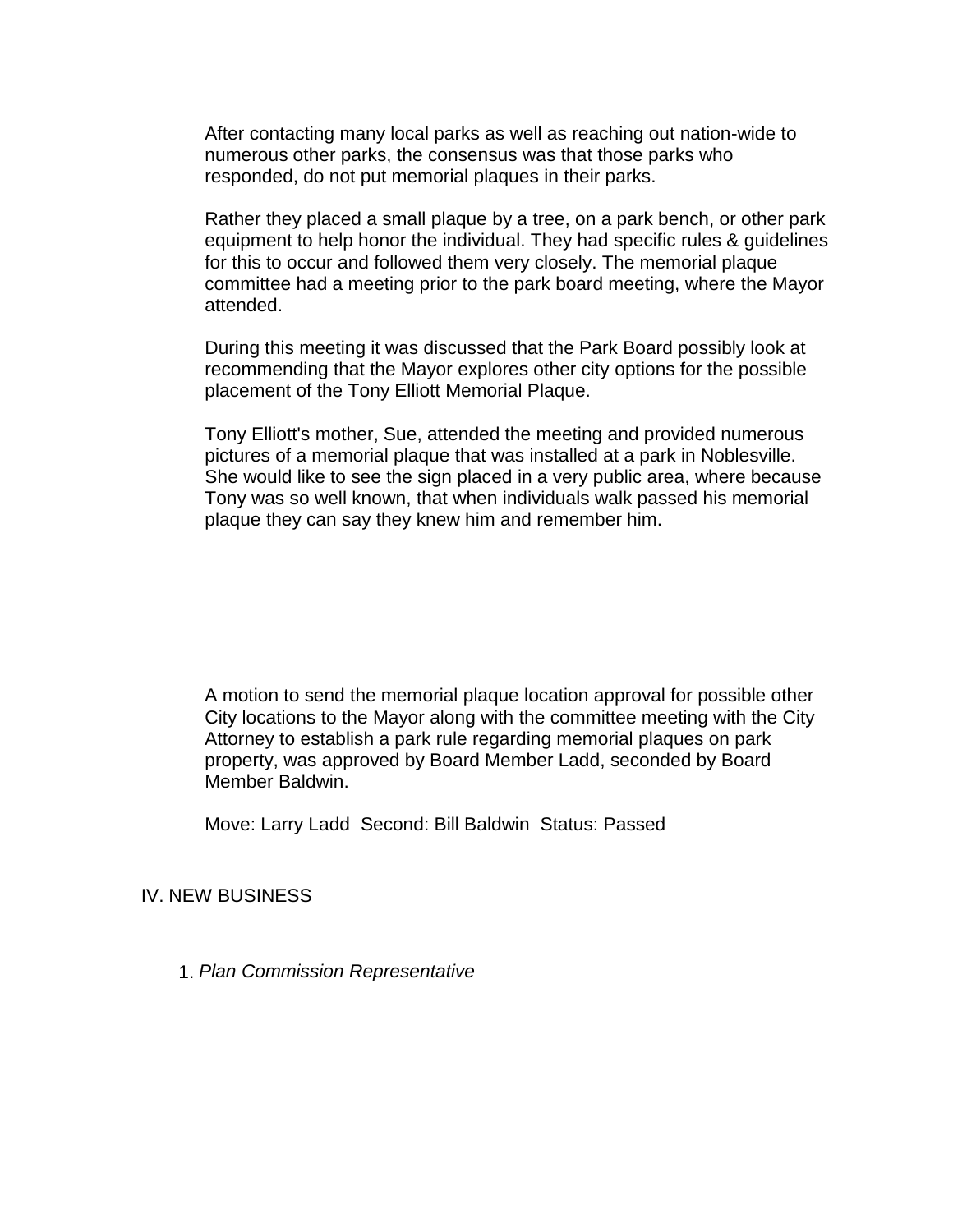Due to Rick Paczkowski retiring, we no longer have a Park Board Representative on the Plan Commission. The Board would like a member to be present and represented at these meetings.

Board Member Baldwin, advised he would consider the offer after making sure he would not have any scheduling conflicts. He would inform the Board at a later date.

#### 2. *Activities Report*

Recreation Director Wieringa reviewed all events & programs which had occurred since the last Park Board Meeting as well as informed the Board about the upcoming events & programs.

She also informed with Board that the new Central Park Marquee was installed by park staff and Big Picture Imagery. We are very happy with how the sign looks and the ease of inputting information on it is. Superintendent Plummer advised that now with the new sign there is a possibility of renting out the sign for those who rent a facility for additional income. However, this would need to be discussed and guidelines set prior to this occurring.

#### 3. *Maintenance Report*

Maintenance Director Gardner informed the Park Board that the pole barn extension on the back 40 has been completed and it is nice to have the added space to store items and work. Staff completed exchanging the boards on the Beyer Farm Trail and will continue to do so on the Lincoln Way Side as well.

Grate work for the restrooms at Rich-Dub Park has begun and then funds were transferred with approval for the project.